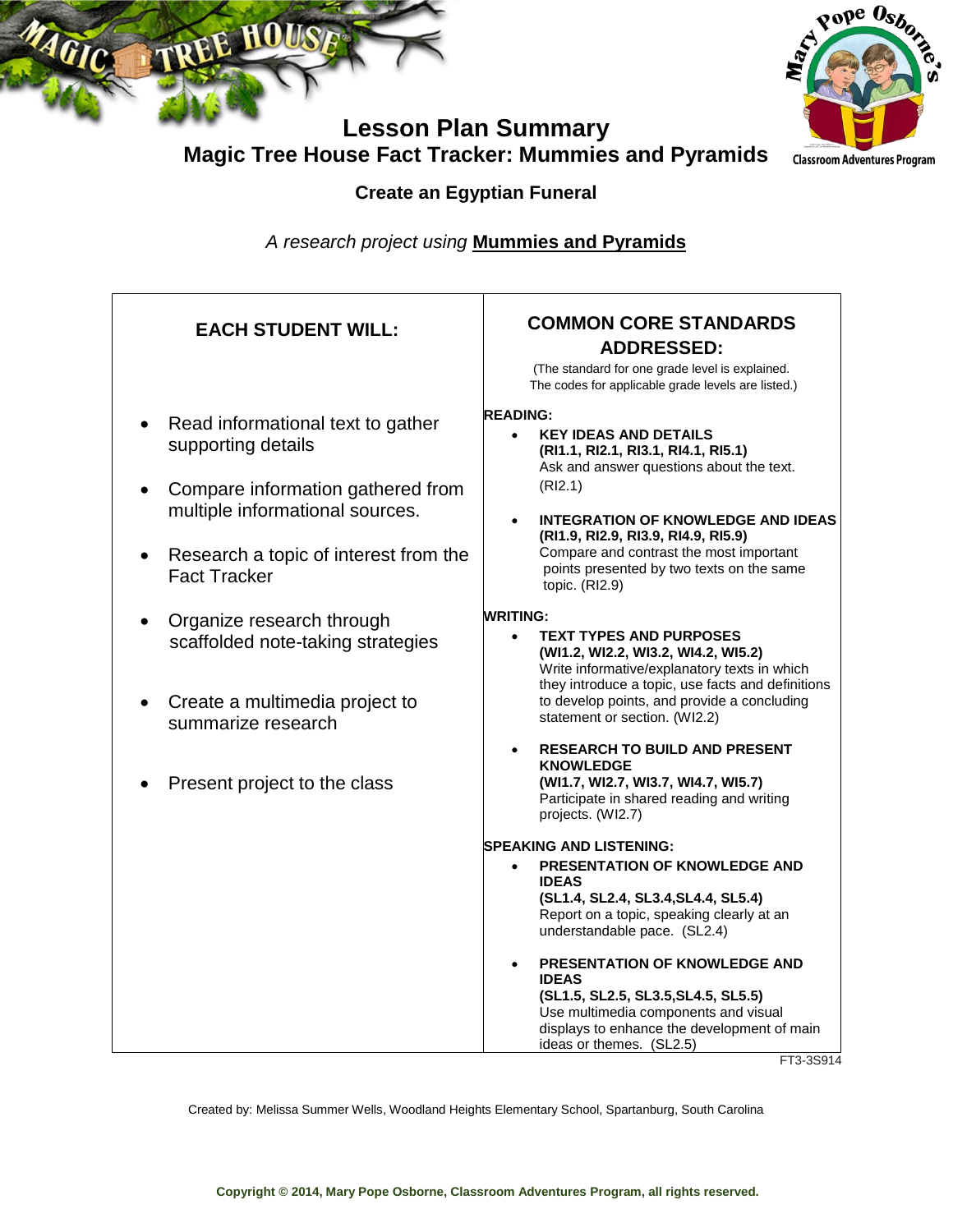

**Magic Tree House Fact Tracker: Mummies and Pyramids Classroom Adventures Program** 

pope Osb<sub>o</sub>

## **Create an Egyptian Funeral**

**A collaborative class project**



For this whole-class project, students will pick a historical person they admire and design an Egyptian-style funeral for the individual. They will research both the culture of Egyptian funerals and the basic biographical facts of the individual they choose. Invite parents and other classes to view the "funeral procession" when it is finished!

#### **Materials:**

- Copies of the Mummies and Pyramids Fact Tracker for each student or small group
- Egyptian Funeral Planning sheet for each student
- Ball for fact review on Day 2
- Computer lab or research materials for student-selected historical individuals on Day 2
- Cardboard toilet paper rolls for each student's sarcophagus on Day 3
- Paint, crayons, or colored pencils to decorate the sarcophagus on Day 3
- Materials for funeral procession creation (construction paper, bulletin board paper, aluminum foil, etc., as groups request) on Day 3

## **Procedures:**

#### **Day 1**

1. Begin with a discussion of funerals. Have students ever been to a funeral before? What was it like? Try to use as many descriptive words as possible to describe feelings, sights, smells, sounds, etc.

FT3-3LP914

Created by: Melissa Summer Wells, Woodland Heights Elementary School, Spartanburg, South Carolina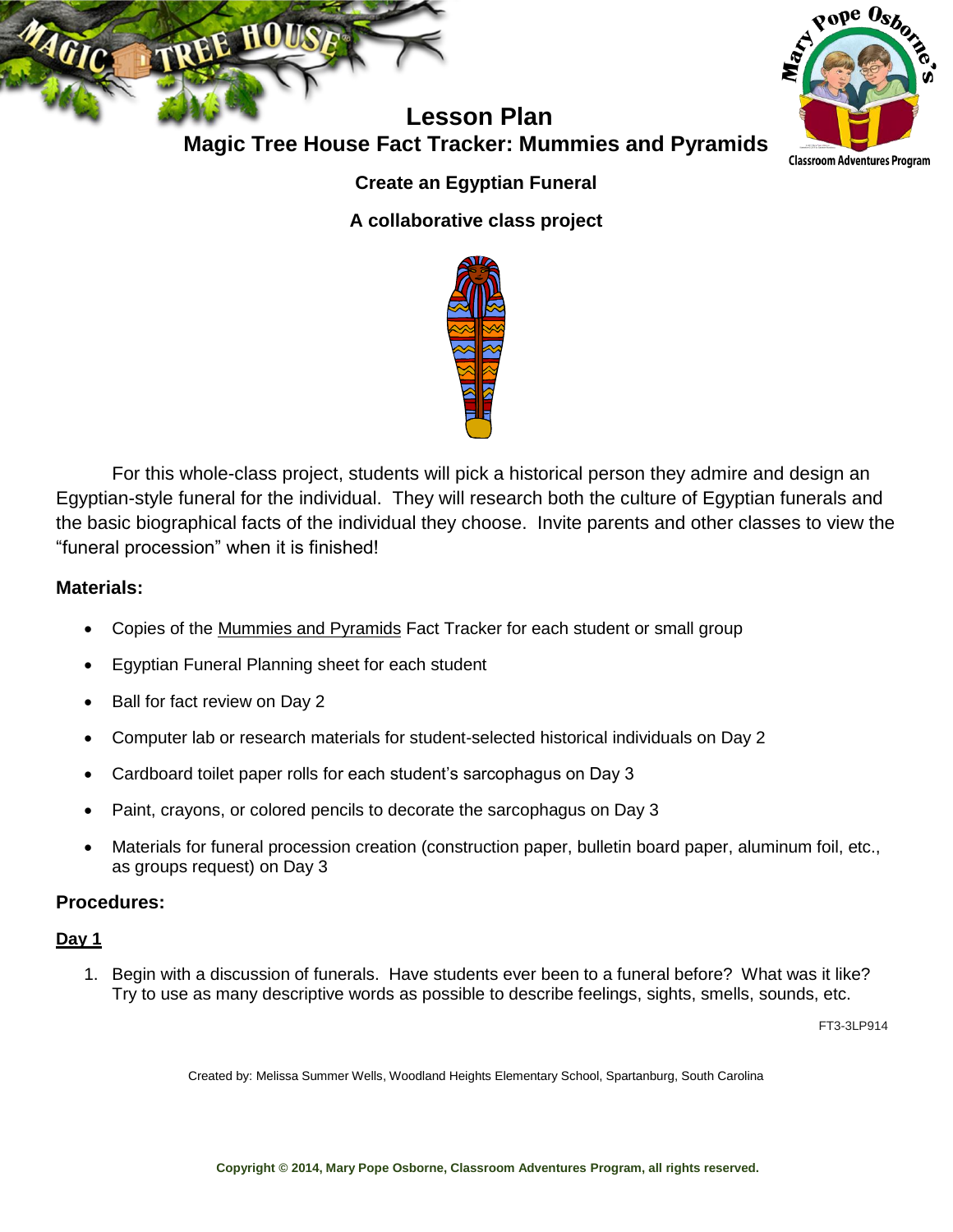- 2. Ancient Egyptians were very interested in burial traditions. Explain that our project will be to create an Egyptian-style funeral for a historical person of each student's choosing. To do that, however, we have to first become experts in Egyptian burial traditions! Jigsaw read the Mummies and Pyramids Fact Tracker. Assign one small group to each chapter. As students read, they will fill out Part 1 of the Egyptian Funeral Planning Sheet (see Accompanying Materials).
- 3. After students have finished reading and discussing their chapters, reconvene as a large group. Each student will participate in a whole-class sharing of the cultural facts that they learned by reading their chapters. As students share, the teacher can take notes on chart paper (or an interactive white board) for students to reference in the future.

# **Day 2**

- 1. Begin with a fact review. Have the class sit in a circle and allow students to gently toss the ball to each other. When you catch the ball, you must share a fact you learned from yesterday's reading. (Have the cumulative chart available in case some students get stumped!) Everyone can catch the ball one time.
- 2. Explain that today, students will begin researching the historical individual of their choice. *(It is suggested that these individuals be from the past, but teachers may choose to allow students to study living individuals at their discretion.)* Review the expectations of good research—use your own words as you take notes, and make sure you are checking reliable sources!
- 3. Give students the remainder of the time to research their individual.
- 4. At the end of the session, allow students to share their findings with a partner.

## **Day 3**

- 1. In a large circle, allow students to share their person's name and one thing that was important to them.
- 2. Now, we are ready to construct our Egyptian funerals. Students will design a detailed sarcophagus on a toilet paper roll. They will "Egyptian-ize" their individual's picture on the face of the sarcophagus and decorate the rest as they please. Their sarcophagus decorations need to include symbols representing the things that were important to the individual during his or her life. In addition to the sarcophagus, students may wish to include elements from the readings, such as hieroglyphics, gods/goddesses, mummies, pyramids, etc. (These are ideas—not things that must be in every project!)
- 3. Allow students to work for the remainder of the session. This may require an additional day of work time.
- 4. When students are done, invite parents and other classes to attend your "funeral procession"! Each student will explain the meaning behind the decorations on the sarcophagus and any other Egyptian elements they decided to add to the project.
- 5. A rubric for evaluation is included in the Accompanying Materials.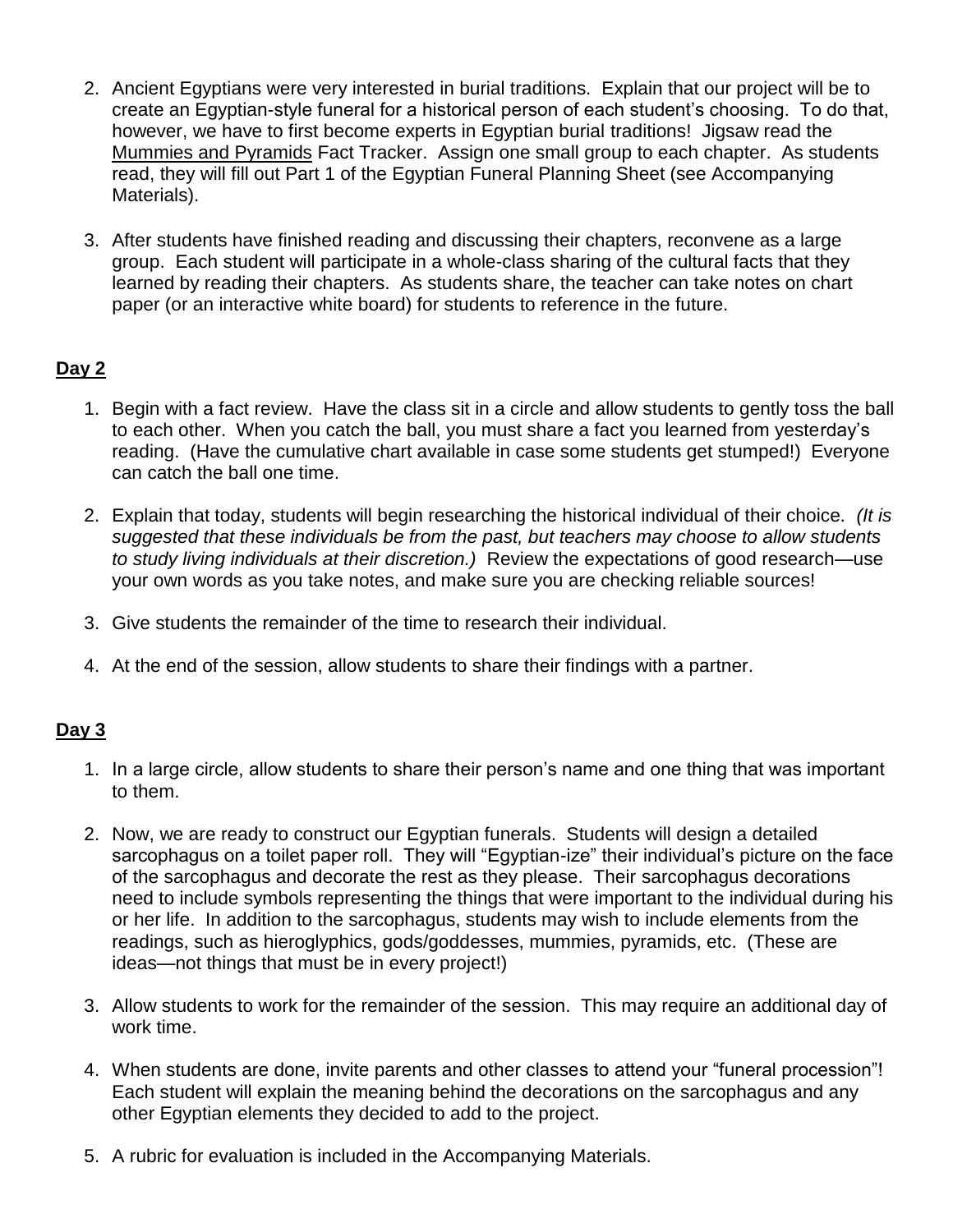# **Mummies and Pyramids** Accompanying Materials

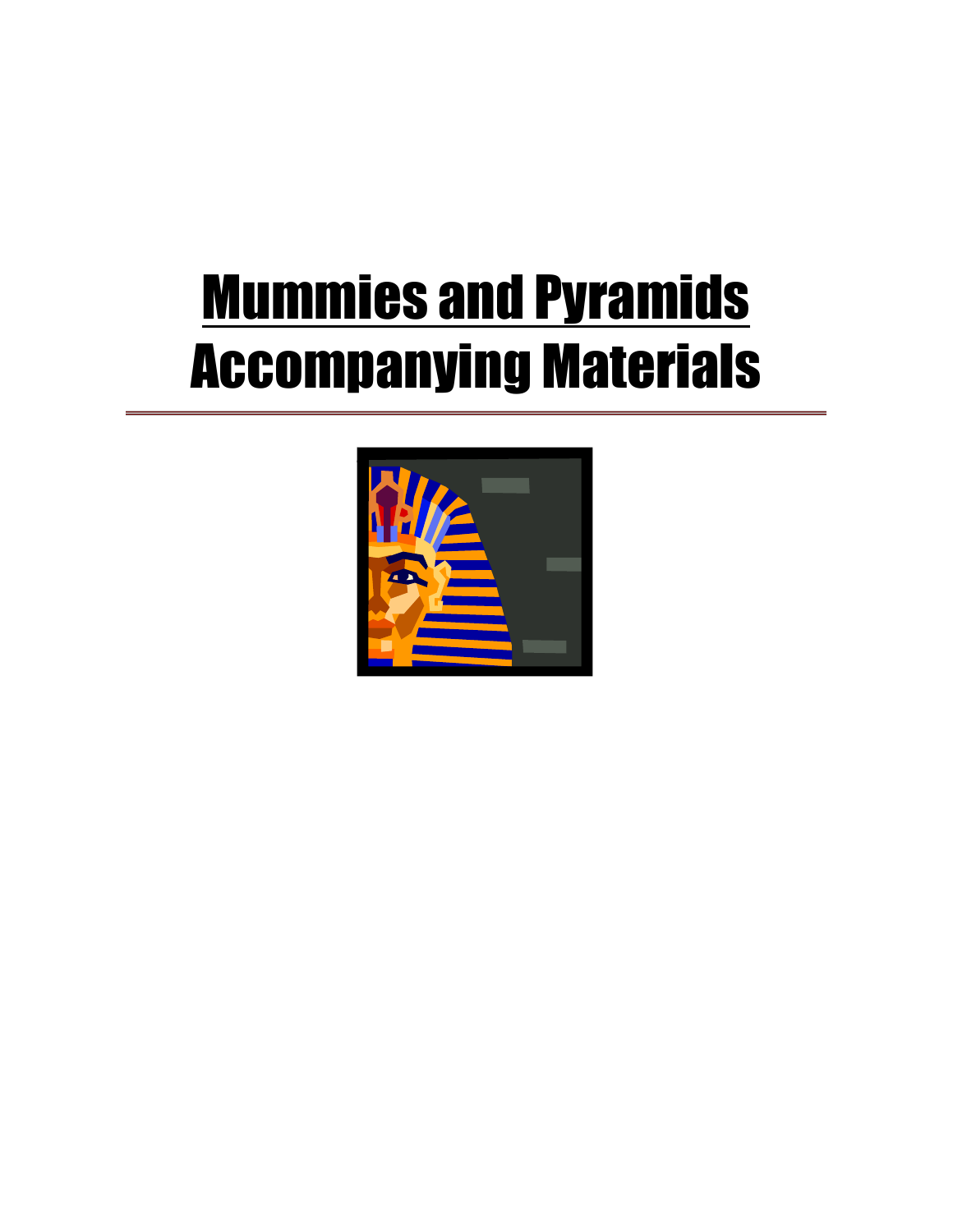#### **Egyptian Funeral Dianning Sheet**



Part 1: Meet the Egyptians

- Name of chapter(s) read: \_\_\_\_\_
- List five facts you learned about Egyptian culture from your reading that will be helpful to your classmates as they begin planning their historical person's Egyptian funeral.

| 1.                                                                            |                                                                                                                                                                                                                               |  |  |  |
|-------------------------------------------------------------------------------|-------------------------------------------------------------------------------------------------------------------------------------------------------------------------------------------------------------------------------|--|--|--|
|                                                                               |                                                                                                                                                                                                                               |  |  |  |
| 2.                                                                            |                                                                                                                                                                                                                               |  |  |  |
|                                                                               |                                                                                                                                                                                                                               |  |  |  |
| 3.                                                                            |                                                                                                                                                                                                                               |  |  |  |
|                                                                               |                                                                                                                                                                                                                               |  |  |  |
| 4.                                                                            |                                                                                                                                                                                                                               |  |  |  |
|                                                                               |                                                                                                                                                                                                                               |  |  |  |
| 5.                                                                            |                                                                                                                                                                                                                               |  |  |  |
|                                                                               |                                                                                                                                                                                                                               |  |  |  |
|                                                                               | What questions do you have about Egyptian funerals after reading this chapter?                                                                                                                                                |  |  |  |
|                                                                               |                                                                                                                                                                                                                               |  |  |  |
|                                                                               |                                                                                                                                                                                                                               |  |  |  |
|                                                                               |                                                                                                                                                                                                                               |  |  |  |
|                                                                               |                                                                                                                                                                                                                               |  |  |  |
|                                                                               | Why did you pick this person? The same of the same of the same of the same of the same of the same of the same of the same of the same of the same of the same of the same of the same of the same of the same of the same of |  |  |  |
|                                                                               | What were some things that were important to this person?                                                                                                                                                                     |  |  |  |
|                                                                               |                                                                                                                                                                                                                               |  |  |  |
| 3.                                                                            |                                                                                                                                                                                                                               |  |  |  |
| How will you represent these things in your Egyptian funeral for this person? |                                                                                                                                                                                                                               |  |  |  |
|                                                                               |                                                                                                                                                                                                                               |  |  |  |
|                                                                               | Draw a picture of this person on the back of this paper.                                                                                                                                                                      |  |  |  |
|                                                                               |                                                                                                                                                                                                                               |  |  |  |